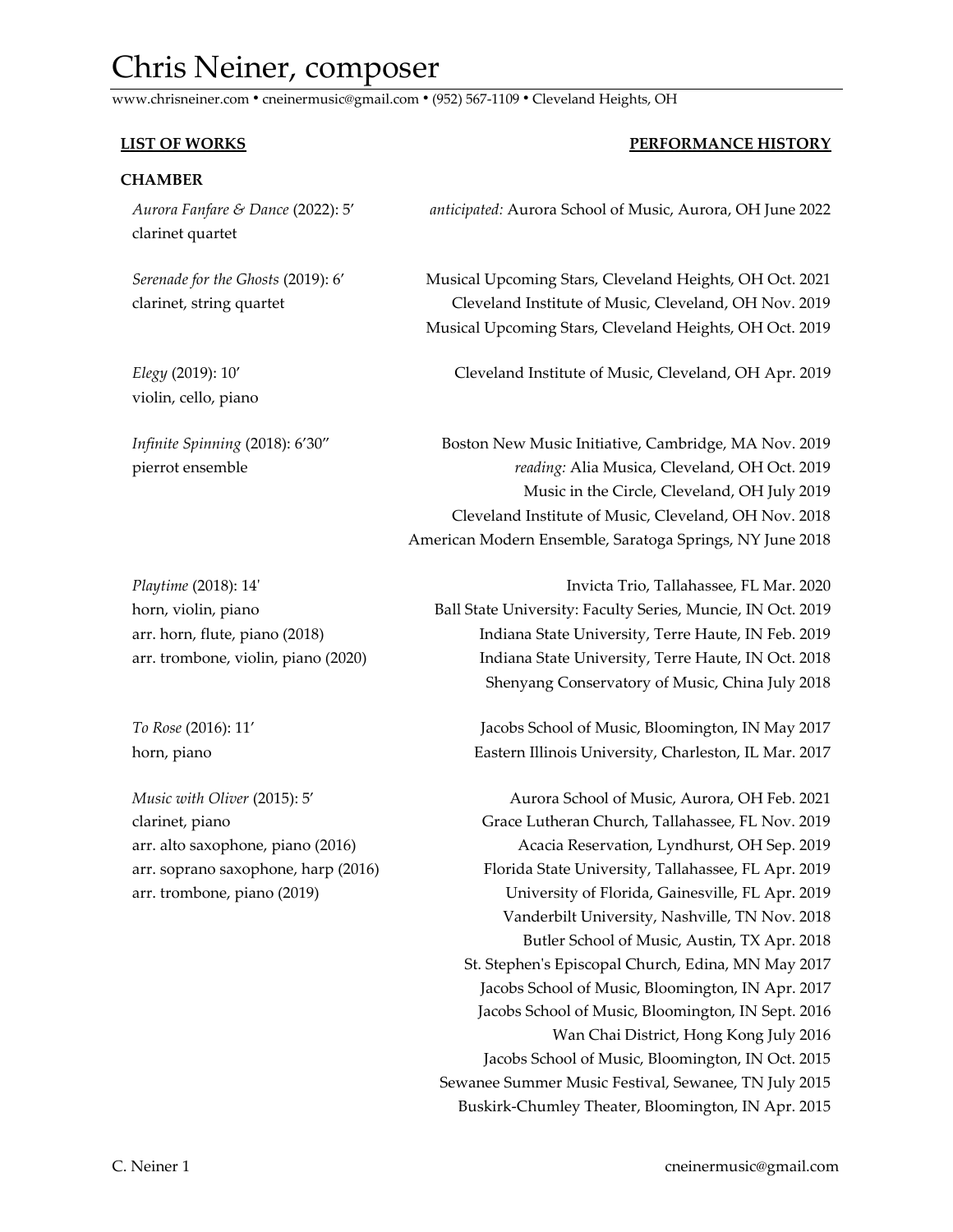#### **CHAMBER (Cont.)**

string quartet

 *Groove Passing* (2015): 7' Jacobs School of Music, Bloomington, IN Oct. 2015 alto sax., viola, double bass, piano New Music on the Point, Leicester, VT June 2015

*Ripple Cycles* (2015): 7'30" Jacobs School of Music, Bloomington, IN Feb. 2016

 *Toy Chest* (2015): 2' Indiana State University, Terre Haute, IN Oct. 2017 horn, violin, piano Music from Salem Cambridge, NY July 2017 arr. flute, clarinet, piano (2016) Red Hedgehog Trio, Somerville, MA May 2016 Bowling Green State University, Bowling Green, OH Apr. 2016 Red Hedgehog Trio, Saranac, NY June 2015 Red Hedgehog Trio, Pittsfield, MA Feb. 2015

 *Liquidus* (2013): 8' Jacobs School of Music, Bloomington, IN Apr. 2016 five horns Jacobs School of Music, Bloomington, IN Feb. 2014

 *Quadraphonics* (2012, rev. 2019): 6' Acacia Reservation, Lyndhurst, OH Sep. 2019 string quartet *reading:* University of Minnesota, Minneapolis, MN July 2012

 *Brevity is the Soul of Wit* (2012): 5' Terre Haute Symphony Brass Quintet, Terre Haute, IN Apr. 2022

 brass quintet Sewanee Summer Music Festival, Sewanee, TN July 2015 Copper Street Brass quintet, Minneapolis, MN Apr. 2012

 *Burlesquing Movement* (2012): 3' Aurora School of Music, Aurora, OH June 2021 saxophone sextet Aurora School of Music, Aurora, OH May 2021 arr. violin, piano (2021) Edina High school, Edina, MN Mar. 2012 arr. horn, viola, cello, piano (2021)

### **SOLO**

 *Mkroczellos* (2021): 13' Acacia Reservation, Lyndhurst, OH Oct. 2021 cello  *Spiral Suite* (2021): 6' Aurora School of Music, Aurora, OH Nov. 2021 piano Aurora School of Music, Aurora, OH Aug. 2021 Aurora School of Music, Aurora, OH May 2021  *Two Pieces* (2020): 16' Aurora School of Music, May 2021 piano Virtual Premiere, May 2020  *Shades of Green* (2017): 7' Lift Music Fund, Athens, GA Mar. 2021

trombone Florida State University, Tallahassee, FL Mar. 2018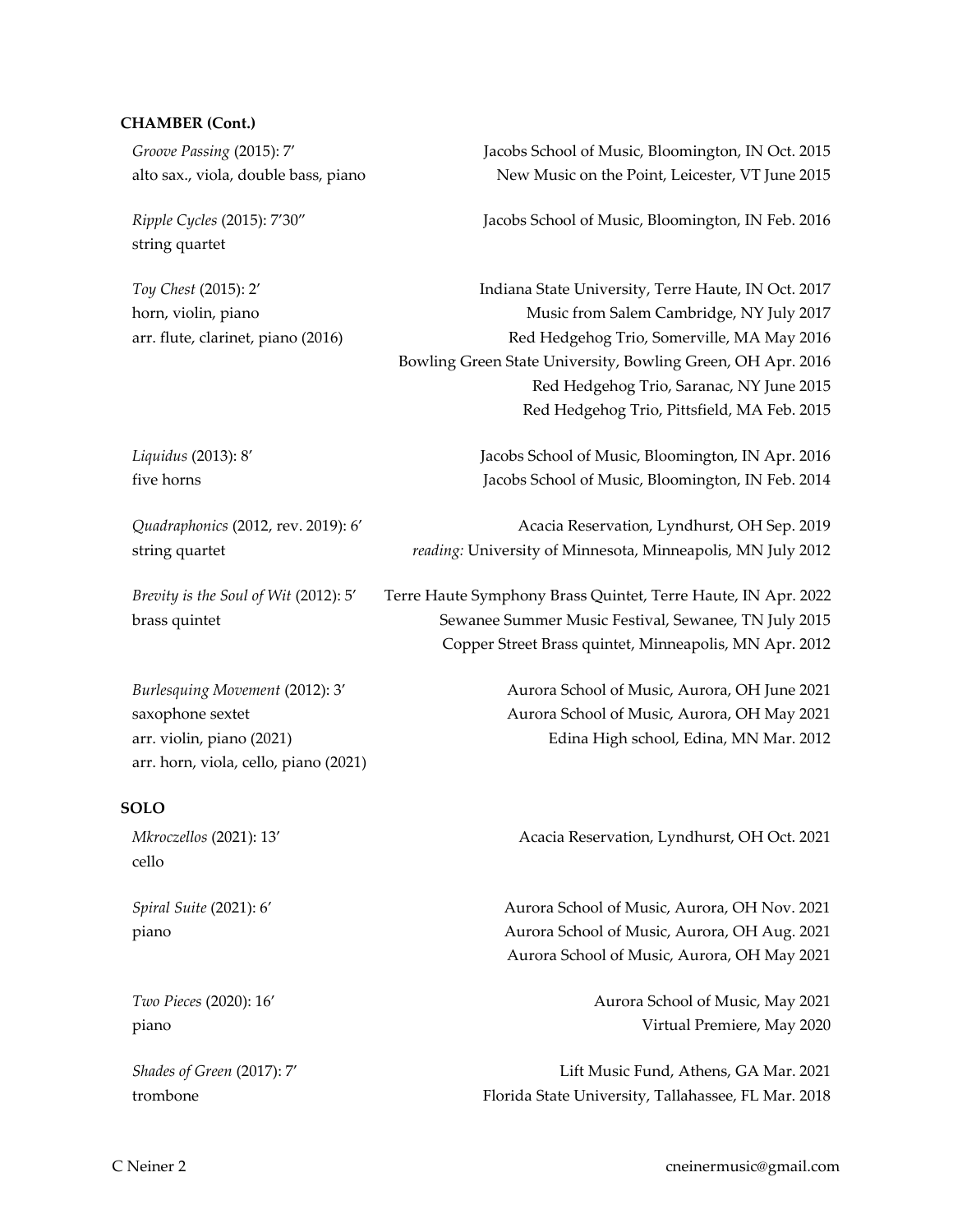#### **SOLO (Cont.)**

oboe

flute

 *Mes Amis* (2017): 8' Jacobs School of Music, Bloomington, IN Apr. 2017

 *Rhapsodie* (2014): 11' Jacobs School of Music, Bloomington, IN Mar. 2014

 *Petite Suite* (2013, rev. 2020): 6' Acacia Reservation, Lyndhurst, OH Oct. 2021 piano Aurora School of Music, Aurora, OH May 2021 Aurora School of Music, Aurora, OH Sept. 2020 Music in the Circle, Chagrin Falls, OH July 2019 Classical Revolution, Cleveland OH June 2019 Jacobs School of Music, Bloomington, IN Sept. 2016 University of Minnesota, Minneapolis, MN July 2013

# **SOLO AND ENSEMBLE**

 *Morceau pour Sill* (2020): 30' Virtual Premiere, Nov. 2020 bassoon, mixed septet

guitar, chamber orchestra

 *Loneliness and Imaginations* (2017): 27' Jacobs School of Music, Bloomington, IN Apr. 2017

# **ORCHESTRA**

| Many Universes (2019): 14'             | Cleveland Chamber Symphony, Berea, OH Apr. 2019                          |
|----------------------------------------|--------------------------------------------------------------------------|
| chamber orchestra                      | reading: Cleveland Institute of Music Orchestra, Cleveland, OH Apr. 2019 |
| Strut (2016): 4'<br>symphony orchestra | reading: Jacobs School of Music, Bloomington, IN Apr. 2016               |
| Costa Rican Monkey Games (2013): 5'    | Greater Twin Cities Youth Symphonies                                     |
| youth orchestra                        | Minnetonka, MN Mar. 2013                                                 |
| Jest (2011): 6'<br>chamber orchestra   | Minnesota Sinfonia, Minneapolis, MN June 2012                            |

# **CONCERT BAND / WIND ENSEMBLE**

| Rocky River Counterpoint (2021): 4' | Lutheran High School West, Rocky River, OH May 2022        |
|-------------------------------------|------------------------------------------------------------|
| concert band                        | Lutheran High School West, Rocky River, OH Mar. 2022       |
| <i>The Hinz Waltz 2 (2013): 4'</i>  | Edina High School, Edina, MN Dec. 2021                     |
| wind ensemble                       | Cochran Chamber Commissioning Project, Edina, MN June 2014 |